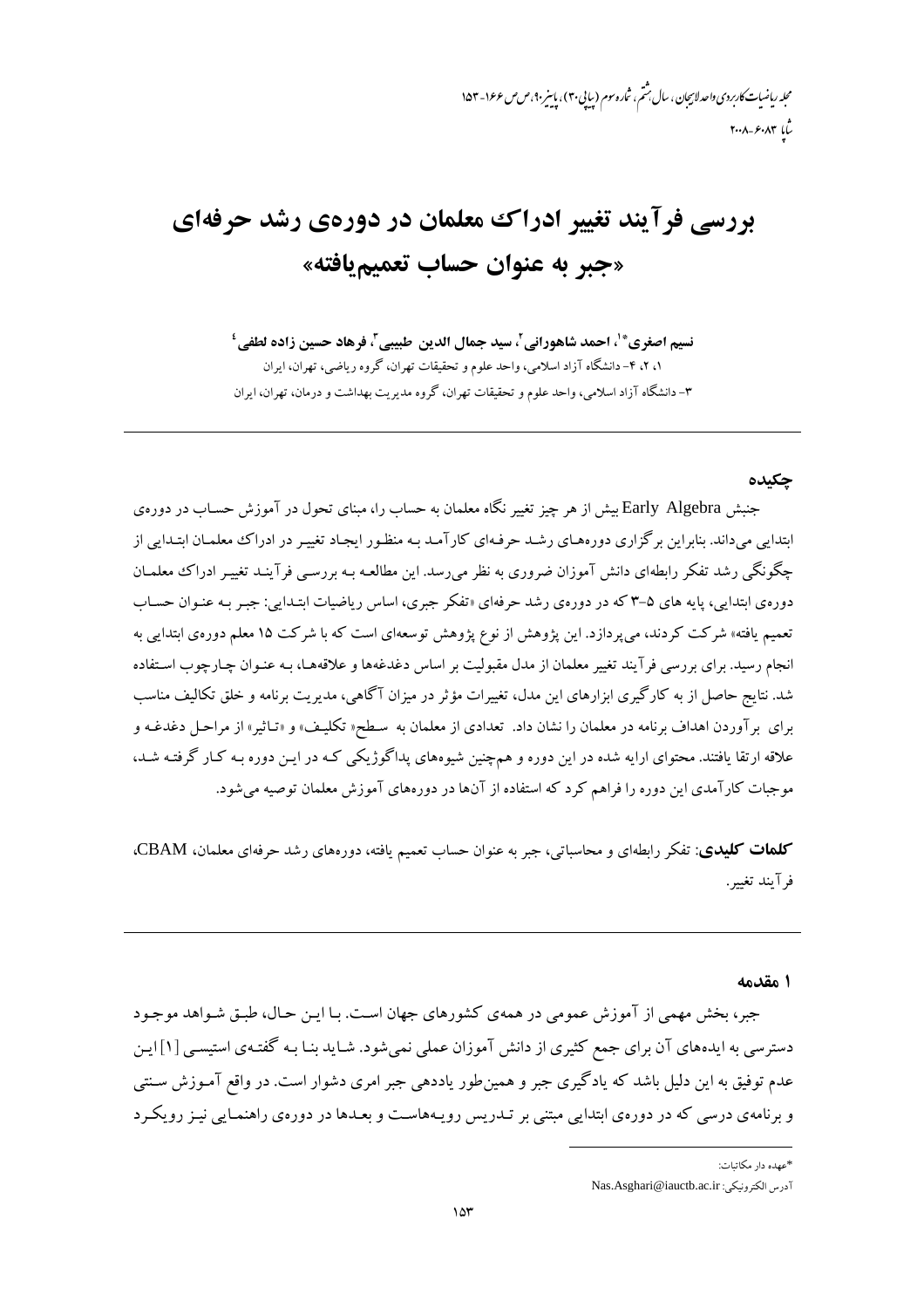اصغری و بمکاران، بررسی فرآ بند تغییر ادراک معلان د. دوره ی رشد حرفه ای «جسر ِ عنوان حساب تعمیم یافته»

حاکم آن آموزش محاسبات و رویههاست به شهادت دستاوردهای دانش آموزان ناموفق عمل که ده است [۲]. در طول تاریخ، تجربیات ریاضی دانشآموزان دورهی ابتدایی را حساب و محاسبات تشکیل داده است، در حال<sub>ی</sub> کـه امروزه بر ما مسلم است که لازمهی آمادهسـازی دانـش آمـوزان دورهی ابتـدایی بـرای ریاضـیات پیچیـده و عـالمی سطوح بالا به کارگیری انواع متفاوتی از تجربیات ریاضی است، تجربیاتی که عادات ذهنی را پرورش مـیدهنـد و معطوف به درک عمیق از ساختارهای ریاضی میشوند [۲،۳،۴].

شعار« جبر برای همه» اهمیت فراهم آوردن شرایطی برای دسترسی همهی دانش آموزان به جبر را پررنگءتر کـرده است [۵٬۶٬۷۸]. به منظور پایان دادن به مشکلات یادگیری و یاددهی جبـر، جنبشـی بـرای بـازنگری در آن شـکل گرفت که هدف آن رشد دادن جبر از همان پایه های ابتدایی است، زمانی کـه تفکـر جبـری در دل حسـاب رشـد می کند. لازمهی ایجاد درک عمیق دانش آموزان از ساختارهای ریاضی و پرورش مهارتهای تفکر جبری آنها، یکپارچه کردن استدلال جبری در پایههای ابتدایی است. به اعتقاد اکثر آموزشگران ریاضبی تحقـق چنـین هـدفی بیش از هر چیز نیازمند نگاه متفاوت و تغییر درک معلمان از جبر و موقعیت های جبر و به دنبال آن تغییـر عملکـرد معلمان در کلاس های درس است.

برنامه رشد حرفهای معلمان که در این مقاله به معرفی آن می پردازیم، برای رشد حرفهای معلمان پایـههـای ۵-۳ بـه منظور تغییر ادراک، احساس و باورهای معلمان در استدلال جبری، طراحی و به اجرا درآمد. ایـن مطالعـه بـا الگـو قرار دادن الگوی پیشنهادی جاکوبس به بررسی وقوع تغییر در میزان علاقه و دغدغـهی معلمـان و چگـونگی تغییـر

ادراک آنها و اندازه گیری سطوح دغدغهی آنها در نتیجهی شرکت در دورهی رشد حرفهای پرداخت [۲] . امروزه دغدغهی اساسی آموزشگران ریاضی، تلاش برای ارتقای یاددهی و پـادگیری جبـر اسـت. فراخـوان «جبـر برای همه» آموزشگران ریاضی را به بازبینی روش هایی که جبر آموخته می شود و یاد داده می شود فرا می خواند و مشکلات دانش آموزان را ناشی از نحوه آموزش جبر میداند. شورای ملی معلمان ریاضی [NCTM] و دیگران از آموزشگران ریاضی می خواهند که جبر را به صـورت یـک موضـوع درسـی کـه بایـد در پایـههـای هشـتم و نهـم تدریس شود نبینند، بلکه آن را در پایههای ۲-k-k جاری و سـاری بداننـد [۹]. بـه طـور سـنتی متـون جبـر برنامـهی درسی بر دست ورزی با نمادهـا، حـل معـادلات و سـاده كـردن عبـارات تاكيـد دارد [۱۰]. آموزشـگران رياضـي، استدلال جبری را به صورت های مختلفی بیان کردهاند. کـایوت [۳] اسـتدلال جبـری را بـه صـورت ترکیـب پـنج شکل از درون مرتبط استدلال بیان می کند:

- **∕ جبر به عنوان تعمیم**سازی و فرمولبندی الگوها و قاعدهمندیها و به طور خـاص ج*بـر بـه عنـوان حسـاب* تعميم يافته
	- √ جبر به عنوان دستورزيهاي هدايت شدهي نحوي نمادها
	- √ جبر به عنوان مطالعهى ساختارها و سیستمهاى مجرد محاسبات و روابط
		- √ جبر به عنوان مطالعهى توابع، روابط و متغيرهاى وابسته
			- √ جبر به عنوان مدلسازي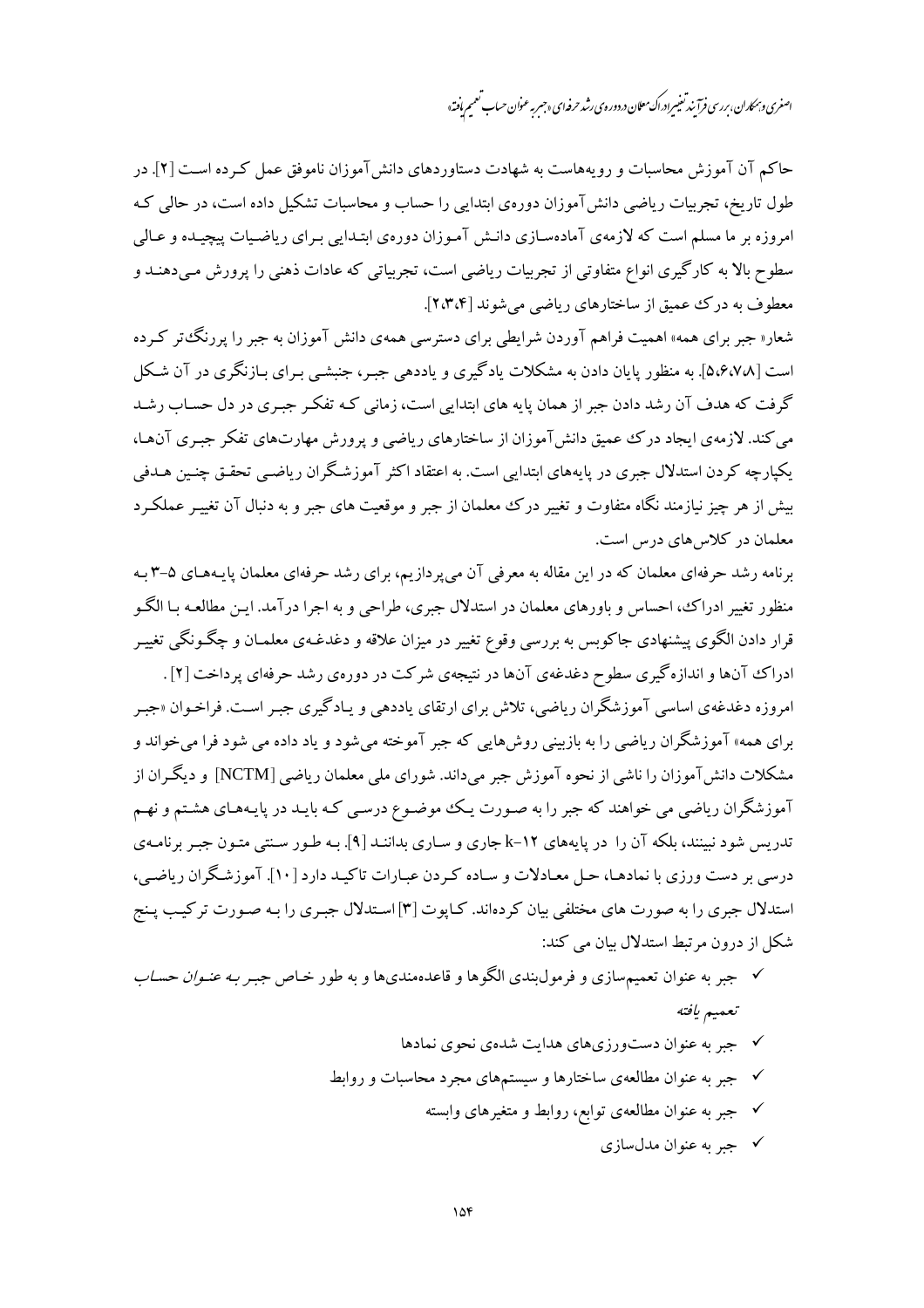در مطالعهی حاضر، ما اساس کار را فرم اول از استدلال جبری قرار دادیم. این شکل از استدلال جبـری بـه دلیـل .<br>تناسب با هدف تحقیق، که در واقع درگیر کردن معلمان دورهی ابتدایی برای درک تفکر جبری بود، انتخاب شد. به دلیل نقش اساسی که حساب در آموزش دورهی ابتـدایی دارد هـر برنامـه درسـی بایـد موضـع خـود را در قبـال نحوهی آموزش آن مشخص کرده و چگونگی درگیر کردن معلمان با روشهای نوین آموزش حساب طوری ک ایدههای جبر را پرورش دهند را توضیح دهد.

تمرکز روی تفکر رابطهای با تعبیری که از آن خواهیم داشت، ایـدهی قدرتمنـد و منحصـربه فـردی بـرای درگیـر کردن معلمان در بحثهایی خواهد بود که نحوهی استفادهی آن ها از استدلال جبری را تسهیل و هـدایت خواهـد کرد. تفکر رابطهای شامل آن چیزی است که ورگناد [۱۱] آن را تئوری در عمل می خوانـد [۵]. هـدف اساسـی در یکپارچه کردن تفکر رابطه ای در برنامه درسی ابتدایی، تسهیل یادگیری دانش آموزان در انتقال به جبـر رسـمی در پایههای بالاتر است، طوری که هیچ مرزی بین حساب و جبر نباشد [۵].

#### ۱-۱ تفکر رابطهای در مقابل تفکر محاسباتی

جاکوبس و دیگران تفکر رابطهای را «دیدن عبارات و معادلات به صورت یکپارچه، توجه به روابط اعـداد درایـن عبارات ومعادلات» تعریف کردهاند [۵]. تفکر رابطهای بیانگر یک تغییـر اساسـی اسـت کـه در آن تـمرکـز جبـری (بررسی روابط) جای تمرکز حسابی (محاسبه جواب) را می گیرد. به طور سنتی در تدریس حساب، اعمـال جمـع، تفریق، ضرب وتقسیم به عنوان فرآیندهایی شناخته میشوند که روی مجموعهای از اعداد اعمـال مـیشـوند تـا بـه یک عدد منجر شود که آن عدد، جواب نامیده میشود. اما حل یک معادلـه جبـری، طبیعـت دیگـری دارد. یـک معادله جبری یک رابطه بین دو عبارت را بیان می کند که با تبدیلات متوالی معادله حل می شود. دانش آموزان باید بدانند که هر معادلهای که با تبدیل حاصل میشود با معادله اول هم ارز است.

تفکر رابطهای به روابطی اشاره دارد که هم به حساب و هم به جبر معنا میبخشد، اگر چه در حساب به این روابـط اشارهای نمیشود. با تمرکز معلمان روی تفکر رابطهای، آنها میتوانند ایدهی روابط را در حساب یکپارچه کنند، طوری که هم آموزش مفاهیم و مهارتهایی که دانش آموزان در طی دوران آموزش ابتدایی به دست مـی آورنـد تسهیل گردد و هم با مفاهیم و مهارتهایی که آنها بعدها برای یادگیری جبر نیاز دارند مطابقت داشته باشد. برای مثال، خاصیت پخشی یکی از اصول اساسی جبر است که در آموزش محاسبات در حساب از آن استفاده می شـود و پایهای برای ضرب اعداد چند رقمی است (برای مثال،۱۴۴=۲×۴+۴×۳+۳×۴=۳×۳+۳)=۳۴×۳) ولی دانش آمـوزان به طور صریح با آن آشنا نیستند. از سوی دیگر خاصیت پخشی پایهای برای جمع در محاسبات جبری است (بـرای مثال XX=YX)(۳+۴)X=۷X) . ایجاد درک صحیح از این خاصیت در دورهی ابتدایی باعث جلوگیری از اشـتباهات رایج دانش آموزان در جبر میشود (برای مثال، ۵X+۸=۵(x+۸) یا ۴x+۳y= ۹xy. جاکوبس و دیگران [۵] سه کاربرد مهم تفکر رابطهای را چنین بیان می کنند: ۱. \_ دبدن علامت تساوي به عنوان نشانگر يک رابطه: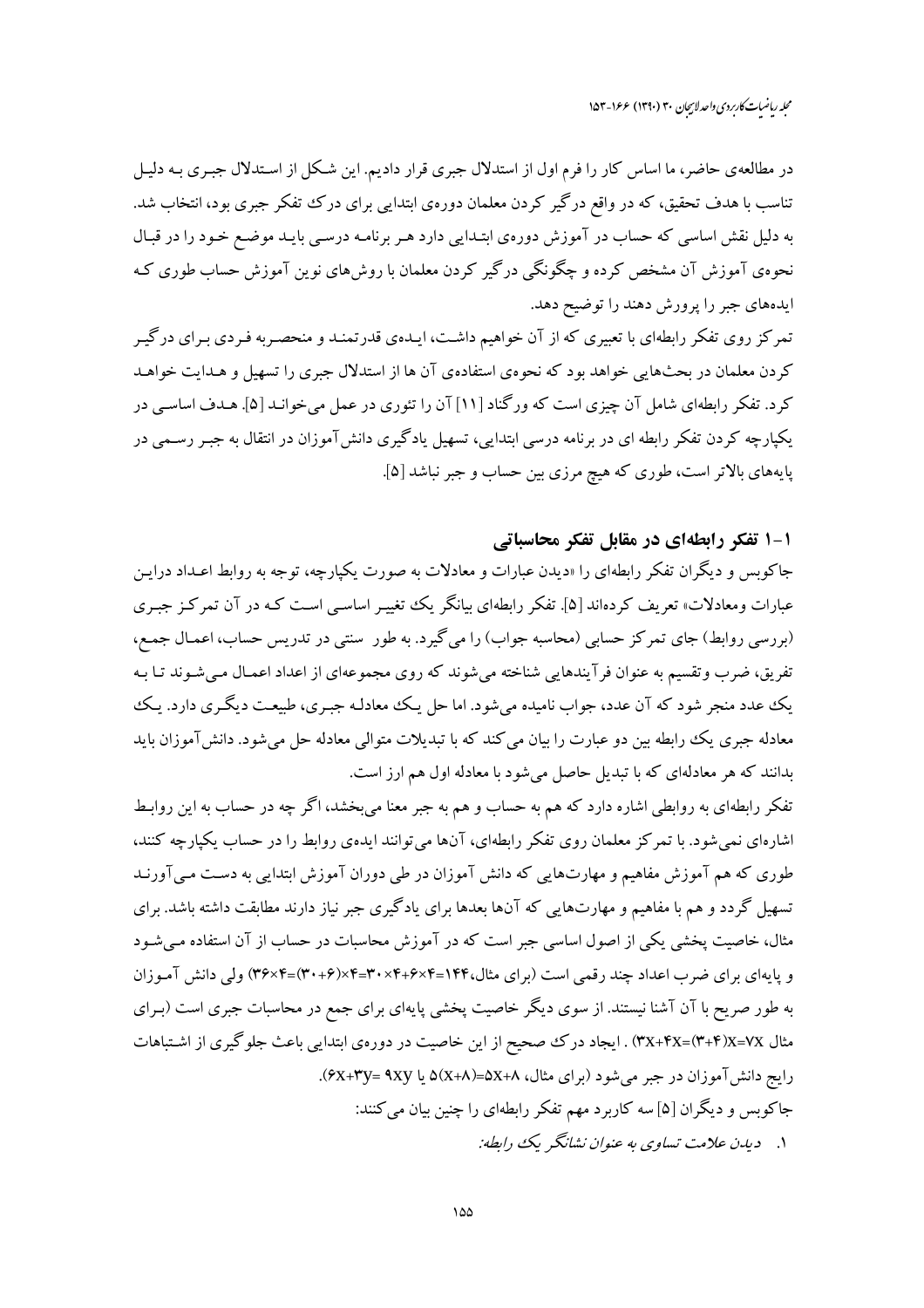اصغری و بمکاران، بررسی فرآیند تغییراد.اک معلان د. دوره ی رشد حرفه ای «جسر ِ عنوان حساب تعمیم یافته»

یک کاربرد از تفکر رابطهای دیدن علامت تساوی به عنوان یک نشانگر یا یک رابطه بین دو عبارت است. متاسفانه اکثر دانش آموزان تساوی را علامتی برای انجام محاسبه و به دست آوردن جـواب مـی بیننـد و عـدد بعد از تساوی، جواب آن محاسبه به حسـاب مـي آيـد. دانـش آمـوزاني كـه چنـين ديـدي دارنـد، بـراي حـل معادلهي ۲۴+ = ۴۷+۴۷ مجموع دو عدد يعني٣٧ را در جالي خالي قرار ميدهند. شواهد نشان ميدهـد كـه حتی دانش آموزان در سنین پایین قادر به درک علامت تسـاوی بـه عنـوان نشـانگر یـک رابطـه هسـتند [۱۲،  $\iota$ 

- ۲. به کار گیری روابط اعداد برای ساده کردن محاسبات: کاربرد دیگر تفکر رابطهای، استفاده از روابط اعـداد بـرای سـاده کـردن محاسـبات اسـت. بـرای مثـال، دانش آموزانی که علامت تساوی را با دید رابطهای می بیننـد، معادلـهی ۲۴+ =۲۶+۴۷ را مـی تواننـد حـل کنند، اما به این ترتیب که ابتدا مجموع طرف اول را به دست مبی آورنـد یعنـی٧٣=٢۶+۴۷ و سـیس حسـاب می کنند که چه عددی باید به ۲۴ اضافه کنند تا مجموع ۷۳ شود. در حالی کـه آنهـا مـیتواننـد بـا توجـه بـه رابطهی بین ۲۶و ۲۴ استدلال کنند که ۲۴ دو واحد کمتر از ۲۶ است، پس برای برقراری تساوی دو واحـد بايد به ۴۷ اضافه كنيم.
- ۳. روشن کردن روابط کلبی مربوط به خواص اساسی اعمال روی اعداد: دانش دانش آموزان در مورد خواص اساسی اعمال روی اعـداد بـه صـورت ضـمنی اسـت و ايـن خـواص بـه صورت صریح و آشکار بیان نمی شود. از طریق پرسش و پاسخ معلمان می تواننـد بـه دانـش(آمـوزان کمـک کنند تا قوانین کلی که اعمال روی اعداد دارند را درک کنند و به صورت جمـلات صـریح بیـان کننـد و بـه تعمیم بیردازند. یژوهشگران شواهدی در دست دارند که حتی دانـش آمـوزان ابتـدایی قـادر بـه تعمـیمسـازی هستند [۱۲،۵]. برای مثال آنها می توانند این قانون را در ک وو بیان کنند: «هـر عـدد منهـای خـودش مسـاوی است يا خودش».

## 1-٢ مدل مقبوليت بر اساس علاقهها و دغدغهها (CBAM)

CBAM یک چارچوب و متودولوژی برای اندازهگیری، توصیف و تشریح وجوه مختلـف برنامـهریـزی درسـی و نوآوری های آموزشی است [۱۵]. پنج فرضیهی زیر بنایی مدل عبارتند از :

- ۱. تغییر یک فرآیند است نه یک اتفاق و تغییر در موسسات نیازمند زمان است.
- ۲. فرآیند تغییر یک تجربهی شخصی است و نحوهی درک آن به وسیلهی افراد بـه طـور جـدی نتـایج را تحـت تاثیر قرار میدهد.
	- ۳. ادراکات و احساسات افراد برای عملکرد و اجرای موفق، اساسی است.
	- ۴. افراد، طی مراحلی بر اساس احساس و ادراکشان، توانایی و مهارتشان در استفاده از نوآوری رشد می کنند.
- ۵. اقدامات برای تغییر باید به طور نظامهند و سیستماتیک شروع شوند، به طـور مـنظم ارزیـابی شـوند و بـه طـور مستمر مورد حمایت و پشتبیانی قرار گیرند [۱۶].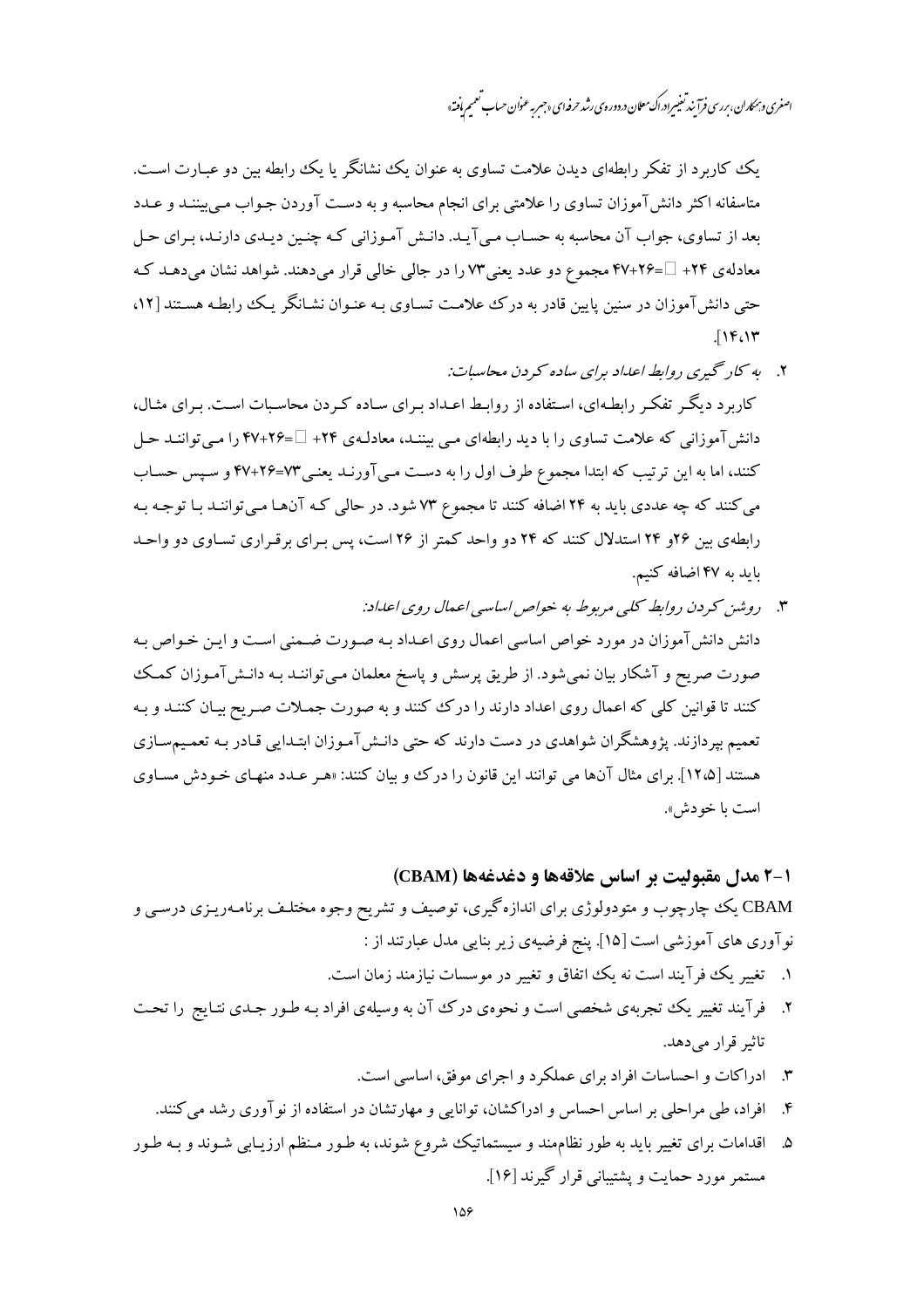یک ایزار برای اندازه گیری تغییر در این چارچوب ایزار بررسی دغدغه ها و علاقهها (Soc) است. Soc بر پاییه دو فرضیه ۳ و ۴ استوار است که رشد و ارتقای احساسات، ادراکات و انگیزش های حاصل از تغییر برنامه درسبی و پیا آموزشی را توصیف می کند [۱۷].

## ۲ روش یژوهش

### ۲-۱ آزمودنیها

تعداد ۱۵ نفر از معلمان کلاس۵ای سوم، چهارم و پنجم دوره ابتدایی در برنامه رشد حرفهای معلمان ابتدایی شرکت کردند. این برنامه ۶ ماه به طول انجامید. معلمان، دانشجویان مقطع کاردانی بـه کارشناسـی رشـته آمـوزش ابتدایی بودند. هیچ یک از معلمان در طول تحصیل دانشگاهی خود، واحـدهای ریاضـی نگذرانـده بودنـد و اغلـب آنها ديپلم علوم تجربي و يا علوم انساني داشتند.

#### ۲-۲ سؤال و فرضیهی پژوهش

سؤال: میزان دغدغهها و علاقههای شرکت کنندگان نسبت به استدلال جبری در نتیجهی شرکت در برنامـهی رشـد حرفهاي «تفكر جبري، اساس رياضيات ابتدايي: جبر به عنوان حساب تعميم يافته» چگونه تغيير مي كند؟ فرضیه: میزان دغدغهها و علاقههای شرکت کنندگان نسبت به استدلال جبری در نتیجهی شرکت در برنامهی رشد حرفهاي «تفكر جبري، اساس رياضيات ابتدايبي: جبر به عنوان حساب تعميم يافته» ارتقا مي يابد.

#### 2-3 برنامه رشد حرفهای

#### 2-3-1 برنامه زمانی

معلمان در طول هفته، ۳ ساعت در کلاس۵ ا حضور داشتند و در طول هفته از طریق ایمیل، تلفن و وبلاگ بـا پژوهش گر در تماس بودند و در صورت لزوم جلساتی نیز با چند نفر از آنها برگزار میشـد. ایـن دوره طـی سـال تحصیلی ۹۰-۸۹ در روز های جمعه و در دانشگاه آزاد واحد تهران جنوب برگزار شد.

#### 2-3-2 اجرای دوره

## ساختار برنامه رشد حرفهای بر پایهی ۴ اصل اساسی شکل گرفت : ۱. مفهوم «تفكر جبري» و وجوه مختلف آن به عنوان «يك روش تفكر»

- ۲. اهمیت حمایت مستمر و مداوم و قدم به قدم با توجه به این ایده که «تغییر یک فرآیند است نه یک اتفاق»
- ۳. تشکیل گروههای کوچک همکاری به منظور یادگیری فعال و بالا رفتن اعتماد بـه نفـس و کـاهش اضـطراب رياضي با توجه به ايده كه معلمان مي توانند فراگيران شگفت انگيزي باشند.
	- ۴. به کارگیری CBAM برای ارزیابی و هدایت بازخوردهای مکانیسم حمایت و پشتیبانی.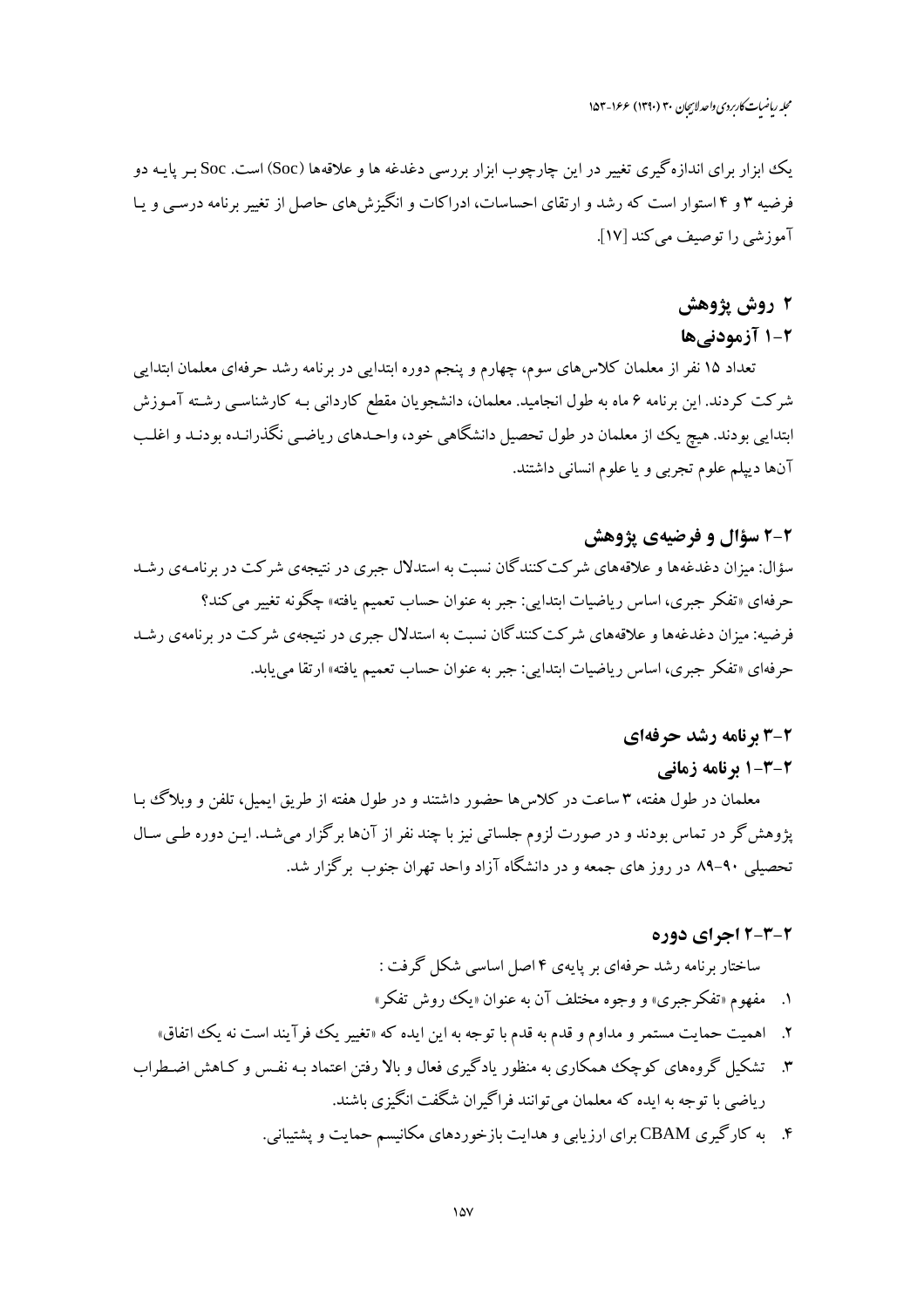اصغری و بمکاران، بررسی فرآ بند تغییر ادراک معلان د. دوره ی رشد حرفه ای «جسر ِ عنوان حساب تعمیم یافته»

در چهار هفته اول دورهی آموزشی، تمرکـز روی آمـوزش اصـول کلـی و فرآینـدهای آمـوزش ریاضـی در دوره ابتدایی، استانداردهای NCTM برای جبر در پایه های ۵–۳، دیدگاههای مختلف تفکر جبری و نحبوهی یکپارچه کردن تفکر جبری و وجوه مختلف جبر و اصول طراحی آموزشی بود.

از هفته پنجم معلمان با مثالها و فعالیتهایی آشنا شدند که به طور مشخص تفکر رابطـهای را پـرورش مـی دادنـد. روی فعالیتها بحث میشد که هر فعالیت دقیقاً مربوط به کدام دسته از انواع فعالیت جبری است.

با مبنا قرار دادن سه کاربرد تفکر رابطهای به عنوان یک الگو که عبارتند از دیدن علامت تساوی به عنوان نشـانگر یک رابطه، به کارگیری روابط اعداد برای ساده کردن محاسبات، روشن کـردن روابـط کلـی مربـوط بـه خـواص اساسی اعمال روی اعداد، تلاش کردیم تا معلمان با این نوع تفکر آشنا شوند و اصول و نحـوهی بـه کـارگیری آن را در کلاس هـاي درس بياموزنـد. ايـن هـدف در ابتـدا بـا ارايـهي فعاليـتهـاي مناسـب و بعـدها بـا تـلاش جهـت توانمنـدسـازي معلمـان در طراحـي فعاليـت دنبـال شـد. در واقـع هـدف پـژوهش گـر در مرحلـهي اول شناسـاندن فعالیتهایی که زمینه پرورش تفکر رابطهای داشتند و در مرحلـه دوم توانمنـد سـاختن معلمـان بـه منظـور طراحـی چنین فعالیتهایی بود.

بحثها و تبادل نظرها بین پژوهش گر و معلمان و همچنین معلمان در گروههای چهار نفره به صورت حضـوری در طی جلسات و همچنین به صورت آنلاین بود. این بحثها، یک مولفهی مهم وتأثیرگذار در فرآیند تغییـر شـرکت کنندگان بو د.

### ۲-٤ ابزارهای پژوهش

هال و هرد [۱۶] اظهار کردهاند که CBAM یک روش شناسی به منظور اجرا و مدیریت و ارزیبایی برنامیهی نوآوري است. لذا جهت اجـرا، مـديريت و ارزيـابي كارآمـدي دوره وتحليـل فرآينـد تغييـر معلمـان، از يكـي از ابزارهای CBAM یعنی، مراحل علاقه و دغدغهی معلمان (SOC)، استفاده شد (جدول ۱ را برای مراحل دغدغه و علاقه و پیوست را برای پرسش نامهی مخصوص Soc ببینید). SOC، دینامیک مبـدل فـردی نـو آوری را توصـیف می کند. SOC یک توصیف قدرتمند از دینامیک درگیری فردی در تغییر را فـراهم مـی کنـد و روی ادراکـات و احساسات تمرکز دارد [۱۶]. Soc وسیلهای است که به کاربران اجازه می دهد که میـزان علاقـههـا و دغدغـههـای افراد را در سه بعد خود، تکلیف و تأثیر رتبهبندی کنند. این سه بعد خود به هفت دسته تقسیم مـیشـود. ایـن هفـت سطح عبارتند از: آگاهی، اطلاعاتی، شخصی، مدیریت، پیامد، همکاری، تمرکز مجدد که به ترتیب بـا کـدهای ۰ تا ۶ در جدول ۱ مشخص شدهاند (جدول ۱ را ببینید).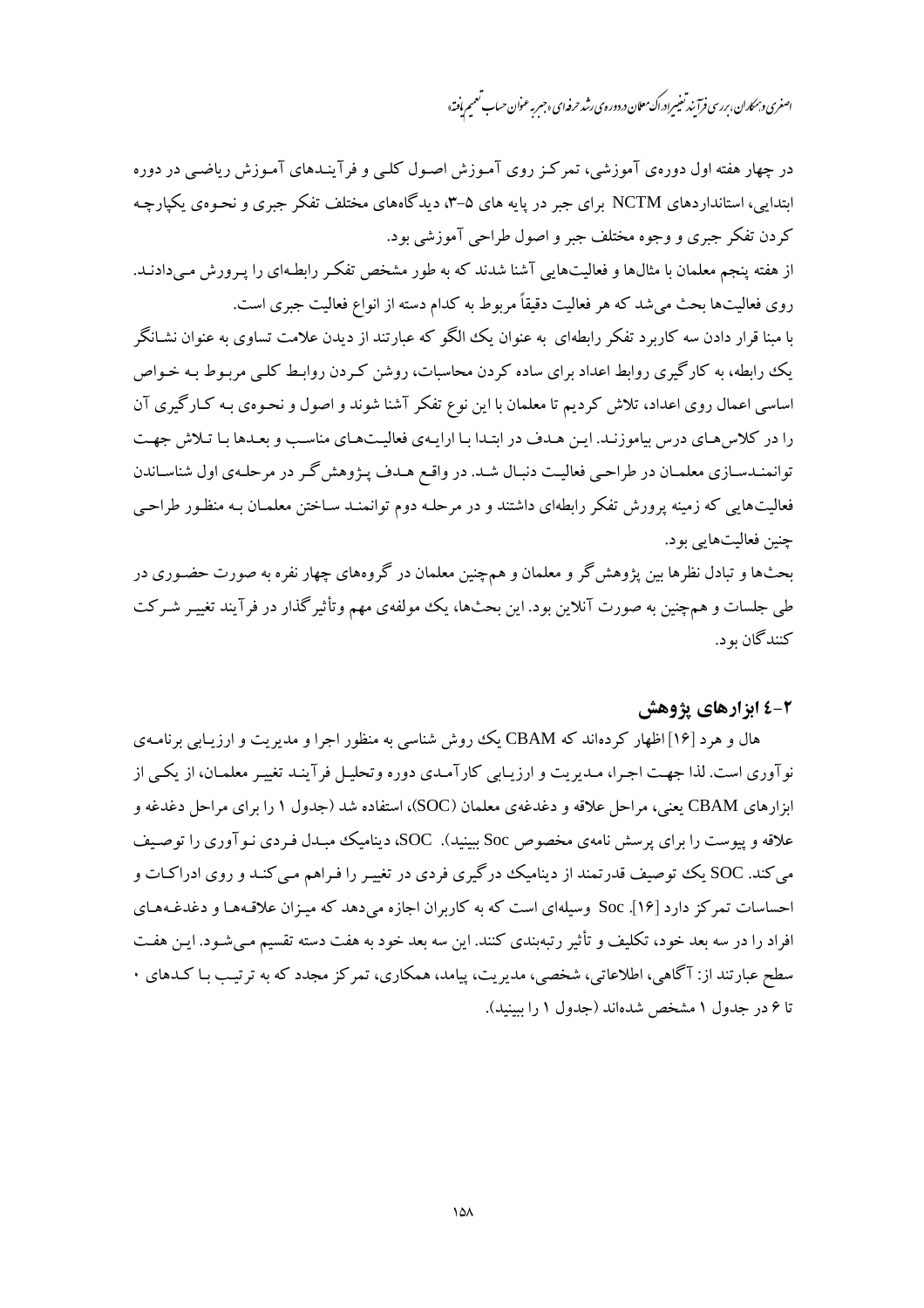حدول إ. مراحل دغدغه و علاقه

| توصيف دغدغه و علاقه                                                               | مرحله        | ابعاد |
|-----------------------------------------------------------------------------------|--------------|-------|
| تمرکز روی بازبینی نوآوری جهت تاثیر هر چه بیشتر                                    | ۶-تمركز مجدد |       |
| تمرکز روی هماهنگی و همکاری با دیگران برای استفاده از نوآوری                       | ۵–همکاري     | تاثير |
| تمرکز توجه به تاثیر نوآوری روی دانش آموزان                                        | ۴–پیامد      |       |
| تمرکز توجه به تکالیف و فرآیندهای مورد استفاده در نوآوری و صرف وقت برای تهیهی آنها | ۳-مديريت     | تكليف |
| نگرانی در مورد خواستههای نوآوری و تحلیل نقش نوآوری در حرفهی او                    | ۲-شخصی       |       |
| آگاهی عمومی و اظهارعلاقه به یادگیری بیشتر                                         | ١-اطلاعاتي   | خود   |
| عدم علاقه و درگیری در نوآوری                                                      | ۰–آگاهي      |       |

#### 2-0 روش جمع آوري دادهها

به منظور تعیین سطوح دغدغـه و علاقـهي معلمـان در نتیجـهي شـرکت در دورهي جبـر بـه عنـوان حسـاب تعمیم یافته از پرسش نامهی Soc ، استفاده شد. این پرسش نامه شامل ۳۵ سوال است که هر ۵ سـوال آن، مربـوط بـه یکی از سطوح دغدغـه (۰-آگـاهی، ۱-اطلاعـاتی، ۲-شخصـی، ۳-مـدیریت، ۴-پیامـد، ۵-همکـاری، ۶-تمرکـز مجدد) است. با جمع بندی امتیازات هر فرد و تعیین درصد امتیازات هـر فـرد، سـطح دغدغـهی ۱۵ معلـم شـرکت کننده، با توجه به جدول ۱ و جداول مخصوص Soc مشخص شـد. عـلاوه بـر ايـن ارزيـابي رسـمي بـا اسـتفاده از پرسش نامه، از مشاهدات و مصاحبهها (چک لیستهای مدون) نیز برای تعیین سطح دغدغهی افـراد اسـتفاده شـد. مصاحبهها به صورت نیمه ساختاری بود. در ابتدا از آنها خواسته میشد تا نظر خود را راجع به برنامه بیان کننـد. از آن ها سوال می شد آیا دید آنها نسبت به جبر تغییر کرده است یا خیر و سپس بر اساس جوابهای آنها، پرسش و پاسخها شکل می گرفت. به آن ها فرصت داده میشد تا مشکلات، احساسات و نظرات خـود را بیـان کننـد. ایـن ارزیابیها طی شش ماه انجام گرفت و هر ماه سطح دغدغهی معلمان تعیین گردید. هر معلم پرونـده مخصـوص بـه خود داشت که نتایج مشاهدات، مصاحبهها و نتایج حاصل از پرسشiامه به طور هفتگی و ماهانه در آن درج شـد. Soc شرکت کنندگان در اواسط دوره (فـروردین) و هـمچنـین در آخـر دوره (تیـر) بـه طـور دقیـق بـا اسـتفاده از یرسشنامه مورد ارزیابی قرار گرفت و در دیگر ماه ها با استفاده از مشاهدات و مصـاحبههـا و یادداشـت در چـک ليستهاي مربوطه، سطوح تعيين شد.

#### 3 يافتهها

دادههای به دست آمده از طریق به کار گیری ابزار Soc) CBAM) برای تحلیل و بررسی سوال تحقیق مـورد استفاده قرار گرفت. شکل ۱ میزان تغییرات Soc (محور Z)، ۱۵نفراز معلمان (محورy)، را در طی زمان (محـور X)، نشان میدهد. در ماه اول همهی معلمان در مرحلهی آگاهی قرار داشتند، اما به مـرور زمـان و در مـاه دوم ۹ نفـر از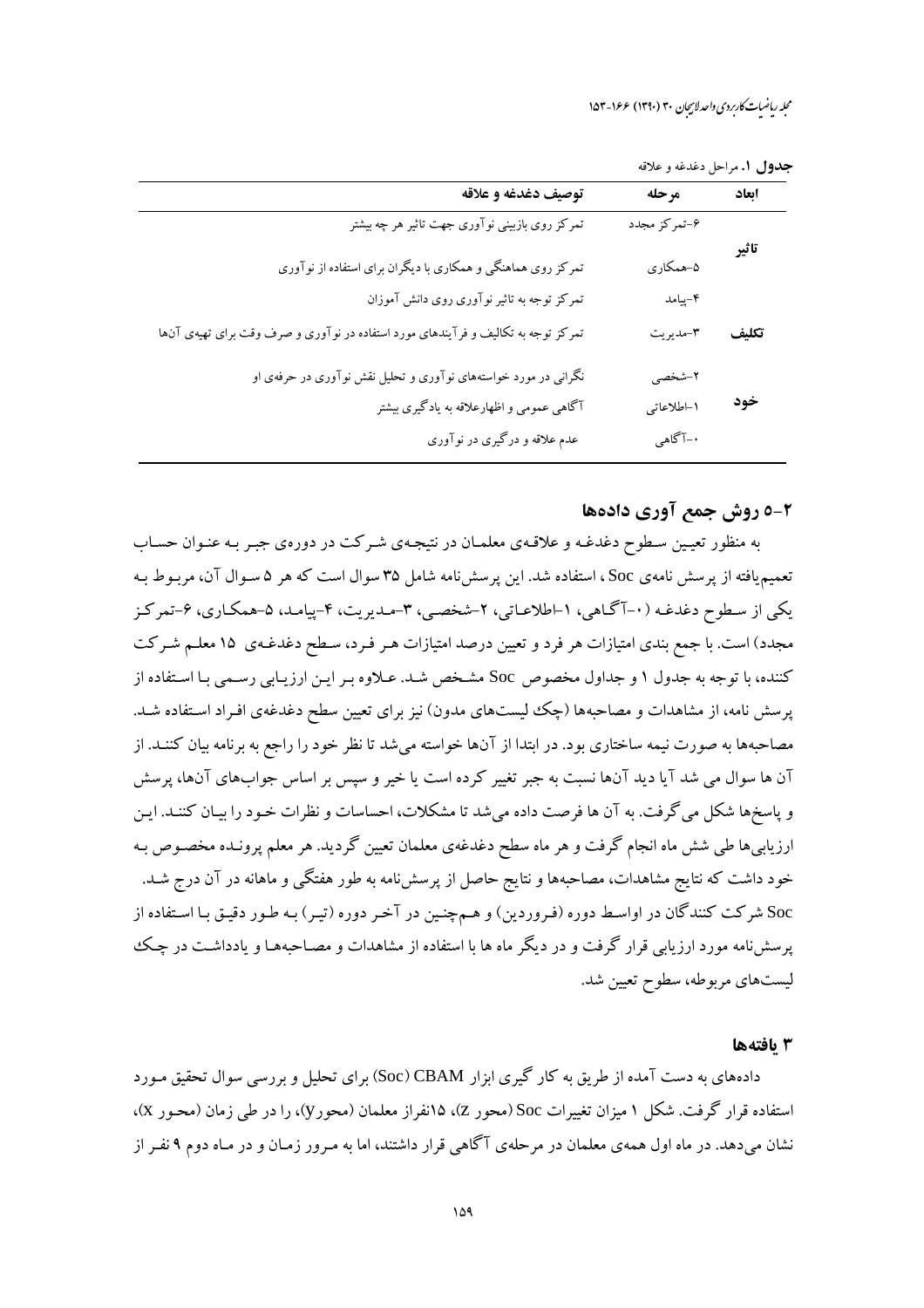اصغری *و ہمکار*ان، بررسی فرآ بند تعییر ادراک معلان در دورہ ی رشد حرفہ ای «جسرِ عنوان حساب تعمیم یافته»

آنها به سطح اطلاعاتی ارتقا پیدا کردند. در این ماه این نه نفر به دنبال اطلاعات هر چه بیشتر بودنـد. آنهـا کـاملاً مشتاق به نظر می رسیدند و مرتب سوال می کردند.

شکل ۲، رتبههای معلمان در دو ماه فروردین و تیر را با هـم مقایسـه مـی کنـد. در فـروردین، ۴ نفـر در مرحلـهی آگاهی، ۷ نفر اطلاعاتی و ۴ نفر در مرحلهی شخصی قرار داشتند. در ارزیـابی۵لـای ایـن مـاه بیشـتر معلمـان اظهـار میداشتند که: این جبر شبیه چیزی که ما قبلاً آموختهایم نیست. ارزیابی های تیـر مـاه رشـد بیشـتر معلمـان را نشـان دادند.۲ نفر به رتبهی تمرکز مجدد و ۱ نفر به رتبهی همکاری ارتقا پیدا کردنـد.ایـن سـه نفـر در طـول دوره بسـیار پرتلاش بودند. آنها در اواخر دوره، شروع به طراحی فعالیتها و تکـالیف کردنـد. در ایـن مـاه، ۴ نفـر بـه رتبـهی مدیریت، ۷ نفرشخصی، ۱ نفراطلاعاتی ارتقا پیدا کردند. به طور کلی، نتایج به دست آمـده از ابزارهـا تـاثیر مثبـت دورهی رشد حرفهای و ارتقای معلمان را نشان میدهد. معلـم م۴ و معلـم م۶ بیشـترین تغییـر و معلـم م۱۳ کمتـرین میزان تغییر Soc را در پایان دوره از خود نشان دادند. بنابراین نتـایج بـه دسـت آمـده، فرضـیهی پـژوهش را تاییـد می کنند.



شکل ۱. روند تغییر دغدغهی معلمان طی شش ماه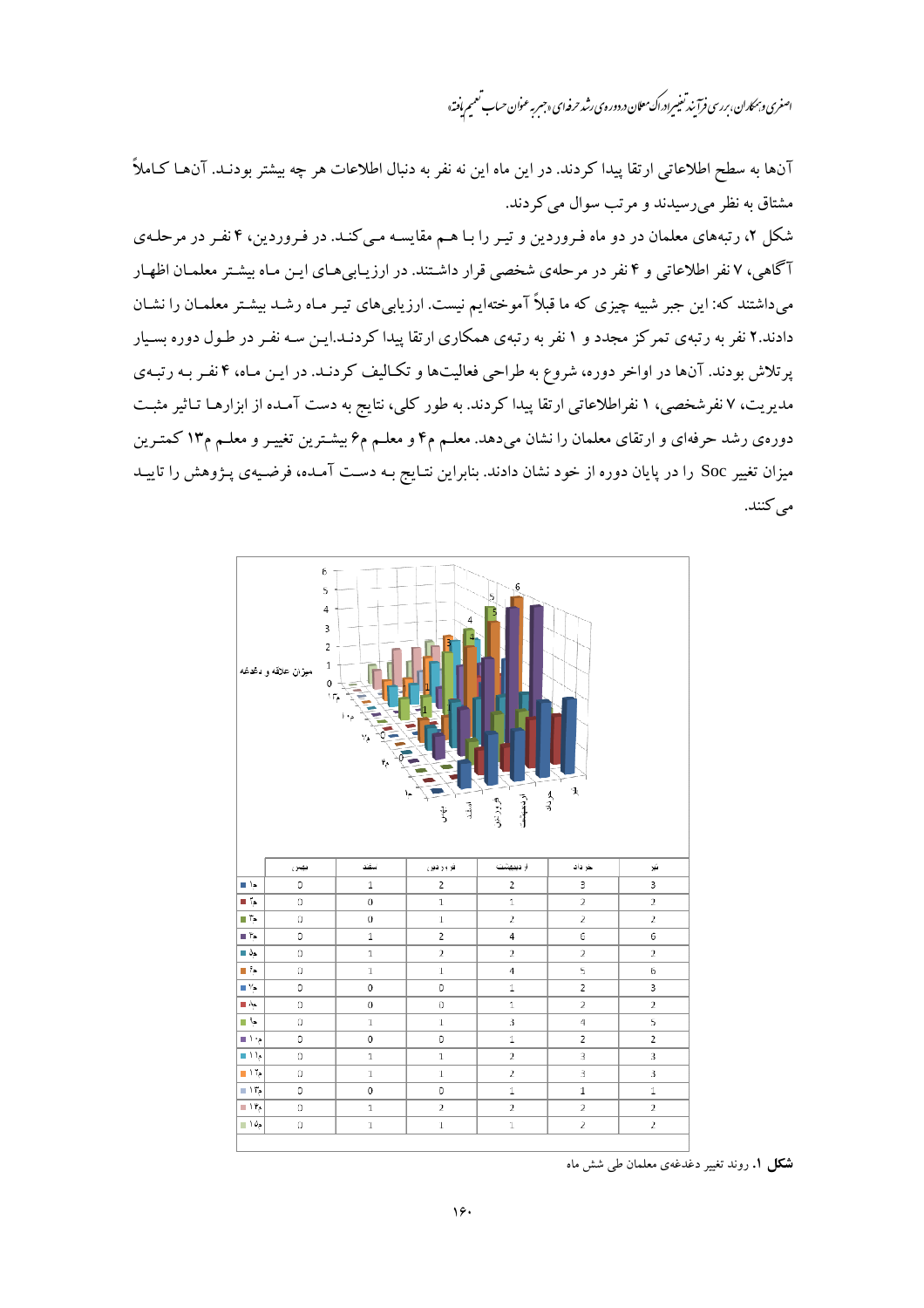

#### **شکل ۲.** مقایسه Soc معلمان در دو ماه فروردین و تیر

فرض  $\rm H_{0}$  و فرض  $\rm H_{1}$  به صورت زیر تدوین شد. ( M<sub>1</sub> = M<sub>6</sub> ). معلمان در نتیجهی آموزش تفکر رابطهای تغییر نمی کند. ( M<sub>1</sub> = M<sub>6</sub>  $\sim \mathrm{M}_6 > \mathrm{M}_1$ ) معلمان در نتیجه $_\odot$  آموزش تفکر رابطهای رشد می کند. ( $\mathrm{M}_6 > \mathrm{M}_1$ برای آزمون فرض اینکه آیا میانهی ماه ششم از صفر (میانهی ماه اول) بزرگتر است؟ با استفاده از نـرم افـزار SPSS و آزمون ناپارامتری ویلکاکسون معلوم شد (جدول۲) که P در مـاههـای دوم تـا ششـم کوچـک تـر از ۰/۰۵اسـت (P<۰/۰۵) یعنی تفاوت با میانهی ماه اول معنی دار است و میانه در ماههای دوم تا ششم از صفر بـزرگءتـر اسـت و این بدین معنی است که فرض صفر رد می شود و روشی که برای آموزش تفکر رابطهای استفاده شده است، مـؤثر است.

جدول ۲ جدول خروجي آزمون نايارامتري ويلكاكسون – Soc، تفكر رابطهاي

| میانهی فرضی                | P                               | برای تست $\quad$ آزمون ناپارامتری ویلکاکسون N $\,$ $\,$ $\,$ |          |           |                 |
|----------------------------|---------------------------------|--------------------------------------------------------------|----------|-----------|-----------------|
| $\cdot/\Delta \cdot \cdot$ | $\cdot$ / $\cdot$ 6             | ۴۵/۰                                                         |          | $9 \t 10$ | ماه دوم         |
| 1/                         | $\cdots$                        | 99/                                                          |          | $11$ $10$ | ماه سوم         |
| $Y/\cdots$                 | $\cdot$ $\cdot$ $\cdot$ $\cdot$ | $\gamma$                                                     |          |           | ماه چهارم ۱۵ ۱۵ |
| $Y/\Delta \cdot \cdot$     | $\cdot$ / $\cdot$ + $\cdot$     | $\mathcal{N} \cdot / \cdot$                                  | $\delta$ | ۱۵        | ماه پنجم        |
| $Y/\Delta \cdot \cdot$     | $\cdots$                        | $\mathcal{N} \cdot / \cdot$                                  | $\delta$ | ۱۵        | ماه ششم         |

#### ٤ بحث و نتيجه گيري

یکمی از دیدگاههای اساسی برای یکپارچه کردن تفکر جبری در برنامه درسی دورهی ابتـدایی، دیـدگاه جبـر به عنوان حساب تعمیم یافته است که موجبات تفکر رابطهای را فراهم میآورد. این مطالعه، بـا مبنـا قـرار دادن ایـن وجه از استدلال جبری به عنوان یک الگو که شامل درک و به کارگیری خواص اساسی اعمال روی اعداد است،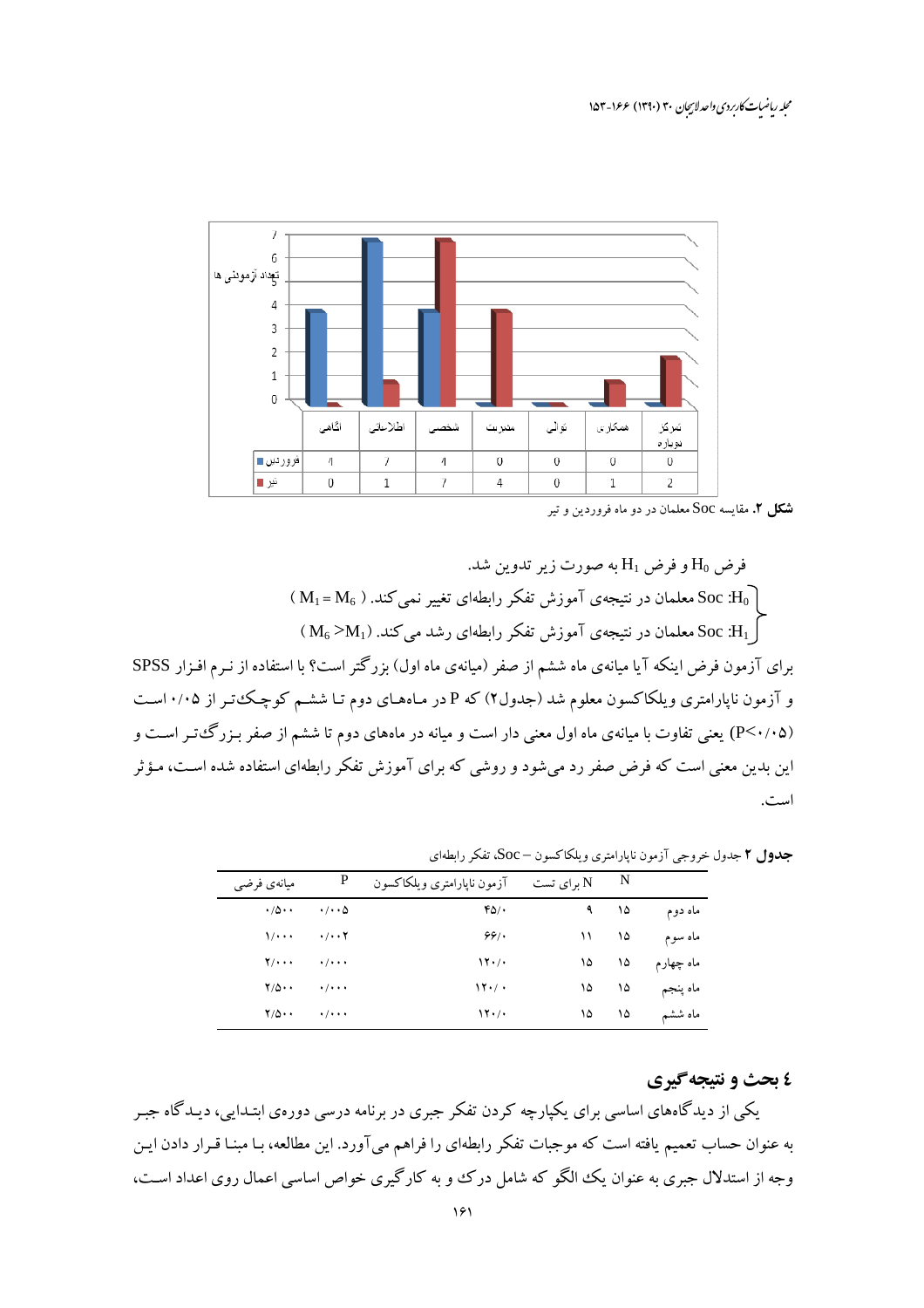## اصغری و بمکاران، بررسی فرآ نند تغییراد.اک معلان د. دوره ی رشد حرفه ای «جسر به عنوان حساب تعمیم یافته»

زمینهی آموزش استدلال جبری و تغییر در درک معلمان از این وجه از استدلال جبری را فیراهم آورد. دوره رشد حرفهای طوری طراحی شد تا فرصت هایی برای معلمان فراهم آورد تا در ضمن مشارکت با دیگر معلمان آموزش سنند و په بادگېري پيړ دازند. په کارگېري چهارچوب CBAM خود عامل موثر ديگري پود کـه اصـول زيږينـايي آن از جمله دیدن تغییر به صورت یک فرآیند موجبات وقوع تغییر مؤثر در ادراکات و باورهای معلمان را به دنبال داشت [۱۸].

در نتیجهی استفاده از الگوی پیشنهادی و با در مینا قرار دادن جمایت مستمر در فرآیند تغییر، این مطالعیه توانست درک معلمان از تفکر رابطهای را ارتقا دهد. در دورهی برگزار شده، ۷ نفر از معلمان به مرحلهی«تکلیف» رسیدند. آنها در یافتن، متناسب کردن و توسعهی منابعی کـه تفکـر رابطـهای را در مرکـز آمـوزش قـرار مـی داد، تبحـر و مهارت پیدا کردند. معلمان توانستند «چشم و گوش جبری» خود را رشد دهند. لازم به ذکر است کـه نتـایج ایـن تحقیق، نتایج به دست آمده در پژوهش بلانتون [۲] و جاکوبس [۹] را تایید و تکمیل می کند. مطالعات بیشتری نیاز است، تا تاثیر و ثمریخشی وجبوه مختلیف استدلال جسری روی ادراکیات معلمیان را مبورد

بررسی قرار دهد و مشکلات و دشواری های پیش روی آن ها را در مسیر در ک و به کار گیری استدلال جیری در یابههای ابتدایی بشناسد و راه حل های مقتضی را ارایه کند. دیدگاه به کارگیری استدلال جبری در پایههای ابتدایی در کشور ایران نویاست. لذا بسط و گسترش آن هم به لحاظ مفهوم پردازی و هم طراحی دورههای رشد حرفـهای مؤ ثر در جهت از تقای توانمندی های معلمان از ضرور بات است.

#### منابع

- Stacey, K., Chick, H., Kendal, M., (Eds.), (2004). The Future of the Teaching and Learning of  $[1]$ Algebra: The 12<sup>th</sup> ICMI study. Dordrecht: Kluwer.
- Blanton, M. L., Kaput, J. J., (2005). Characterizing a Classroom Practice That Promotes Algebraic  $\lceil 2 \rceil$ Reasoning.Journal for Research in Mathematics Education, 36, No.x, 000-000.
- Kaput, J., (1999). Teaching and learning a new algebra. In E. Fennema & T. Romberg (Eds.),  $\left[3\right]$ Mathematics classrooms that promote understanding. Mahwah, NJ: Erlbaum, 133-155.
- [4] Romberg, T., Kaput, J., (1999). Mathematics worth teaching, mathematics worth understanding. In E. Fennema & T. Romberg (Eds.), Mathematics classrooms that promote understanding. Mahwah, NJ: Erlbaum, 3-32.
- [5] Edwards, E. L., (Ed.), (1990). Algebra for everyone. Reston, VA: National Council of Teachers of Mathematics.
- [6] Kaput, J. J., (1998). Transforming algebra from an engine of inequity to an engine of mathematical power by "algebrafying" the K-12 curriculum. In S. Fennell (Ed.), The nature and role of algebra in the K-14 curriculum: Proceedings of a national symposium. Washington, DC: National Research Council, National Academy Press. 25-26.
- [7] Silver, E. A., (1997). Algebra for All. Increasing students' access to algebraic ideas, not just algebra courses. Mathematics Teaching in the Middle School, 2,204-207.
- Jacobs, V. R., Franke, M. L., Carpenter, T. P., Levi, L., Battey, D., (2007). Professional  $\lceil 8 \rceil$ Development Focused on Children's Algebraic Reasoning in Elementary School. Journal for Research in Mathematics Education, 38(3), 258-288.
- [9] National Council of Teachers of Mathematics. (2000). Principles and standards for school mathematics. Reston, VA: NCTM.
- [10] Kieran, C., (1996). The changing face of school algebra. In C. Alsina, J. Alvarez, B. Hodgson, C. Labored, & A. Pérez (Eds.),  $8^{th}$  International Congress on Mathematical Education: Selected lectures (pp. 271-290). Seville, Spain: S.A.E.M. Thales.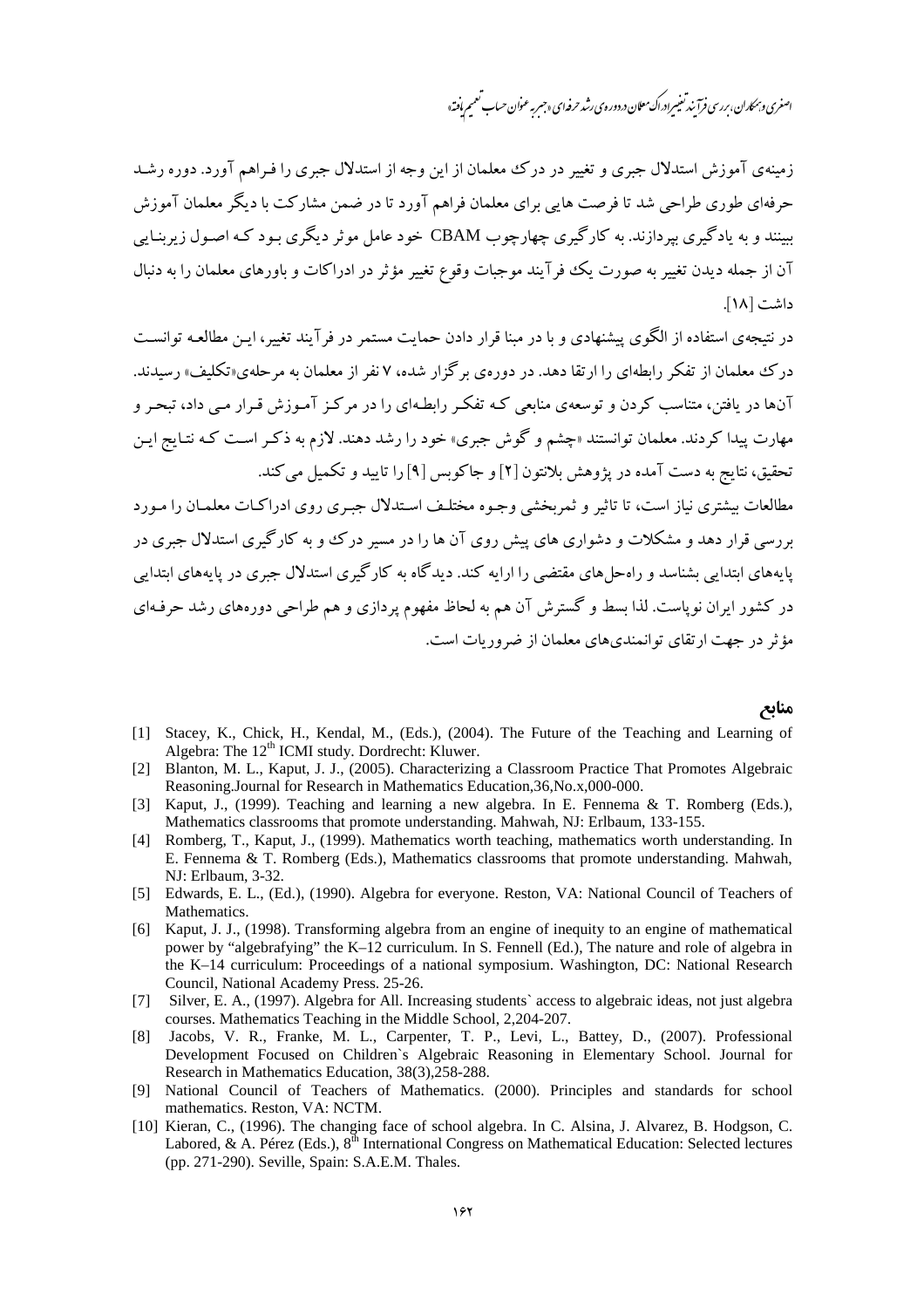- [11] Vergnad, G., (1988). Multiplicative structures. In J.HIEBERT &M.Behr (Eds.),Number Concepts and operations in the middle grades. Reston, VA:National Council of Teachers of Mathematics, 141-161.
- [12] Carpenter, T. P., Levi, L., (2000). Developing Conceptions of algebraic reasoning in the primary grades(Research Report#002).Madison, WI: National Center for Improving Student Learning and achievement in Mathematics and Science. Retrieved April 1,2005,from www.wcer.wisc.edu/ncisla/publications/index.html
- [13] Falkner, K. P., Levi, L., Carpenter, T. P., (1999). Children's understanding of equality: A foundation for algebra. Teaching Children Mathematics, 6, 232–236.
- [14] Kieran, C., (1981). Concepts associated with the equality symbol. Educational Studies in Mathematics, 12, 317–326.
- [15] Anderson, S., (1997). Understanding teacher change: Revisiting the concerns based adoption model. Curriculum inquiry, 27(3), 331-367.
- [16] Hall, G., Hord, S., (2001).Implementing Change: Patterns, principles and potholes. Boston, MA: Allyn and Bacon.
- [17] Hall, G., Loucks, S., (1978). Teacher concerns as a basis for facilitating and personalizing staff development. Teachers college Record, 80(1), 36-53.
- [18] Asghari, N., Shahvarani, A., Medghalchi, A. R., (2013). Significant Process of Change for Elementary Teachers to Foster Functional Thinking. BOLEMA- Mathematics Education Bulletin. In Press.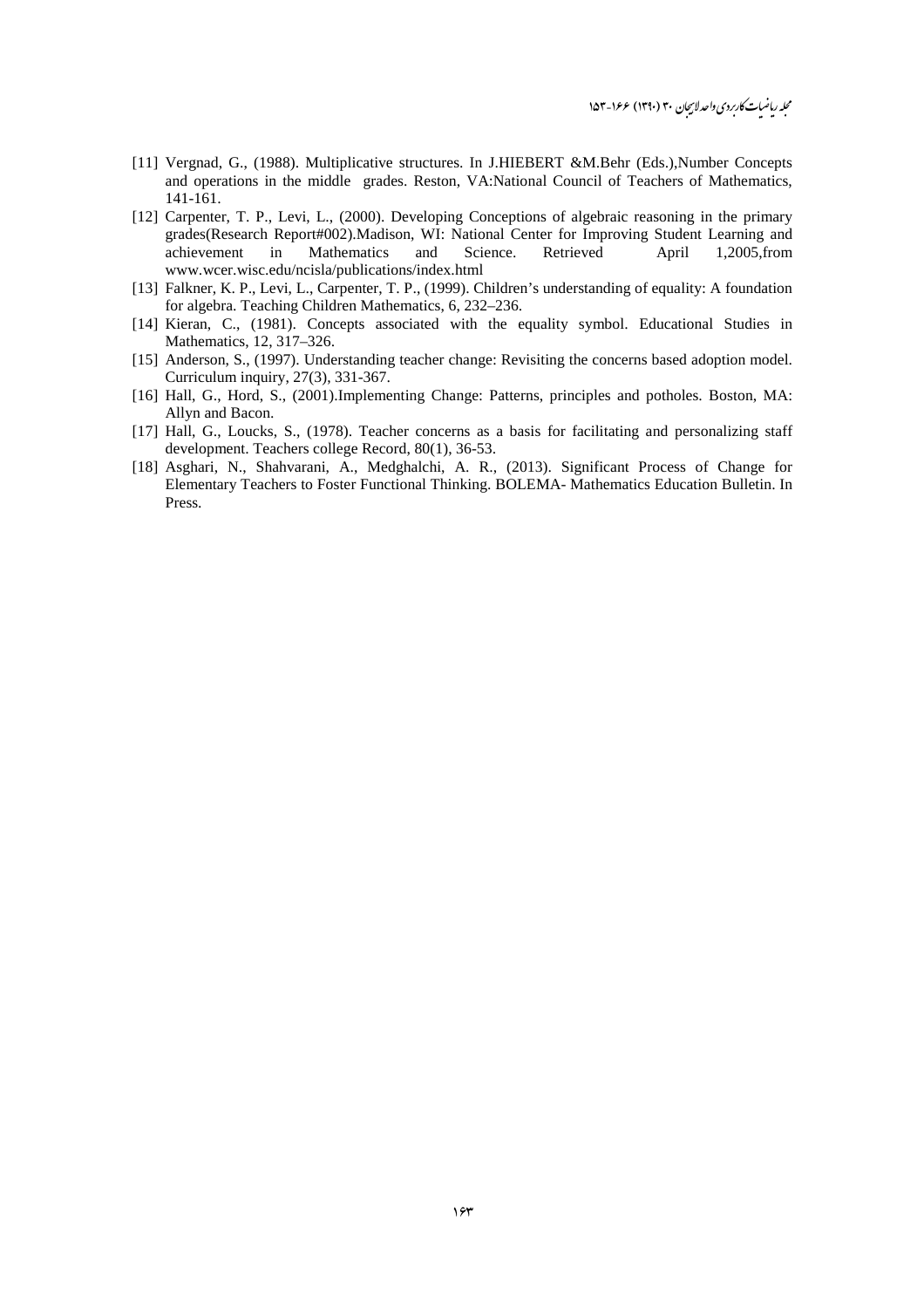اصغری و بمکاران، بررسی فرآیند تغییرادراک معلان در دوره ی رشد حرفه ای«جس<sub>ب</sub>ر عنوان حساب تعمیم یافته»

#### پيوست

بنام خدا

## پرسشنامهی تفکر رابطهای

نام و نام خانوادگی: لطفا هر جمله را بخوانید و عددی را که درک شما را ازاهمیت " تفکر رابطه ای " نشان می دهد علامت بزنید.  $V \quad \varphi \quad \Delta \qquad \qquad \mathfrak{f} \quad \mathfrak{f}$  $Y \cup Y$ .<br>نامربوط در حال حاضردر مورد من صدق نمی کند تا حدی در مورد من صحیح است کاملا صحیح است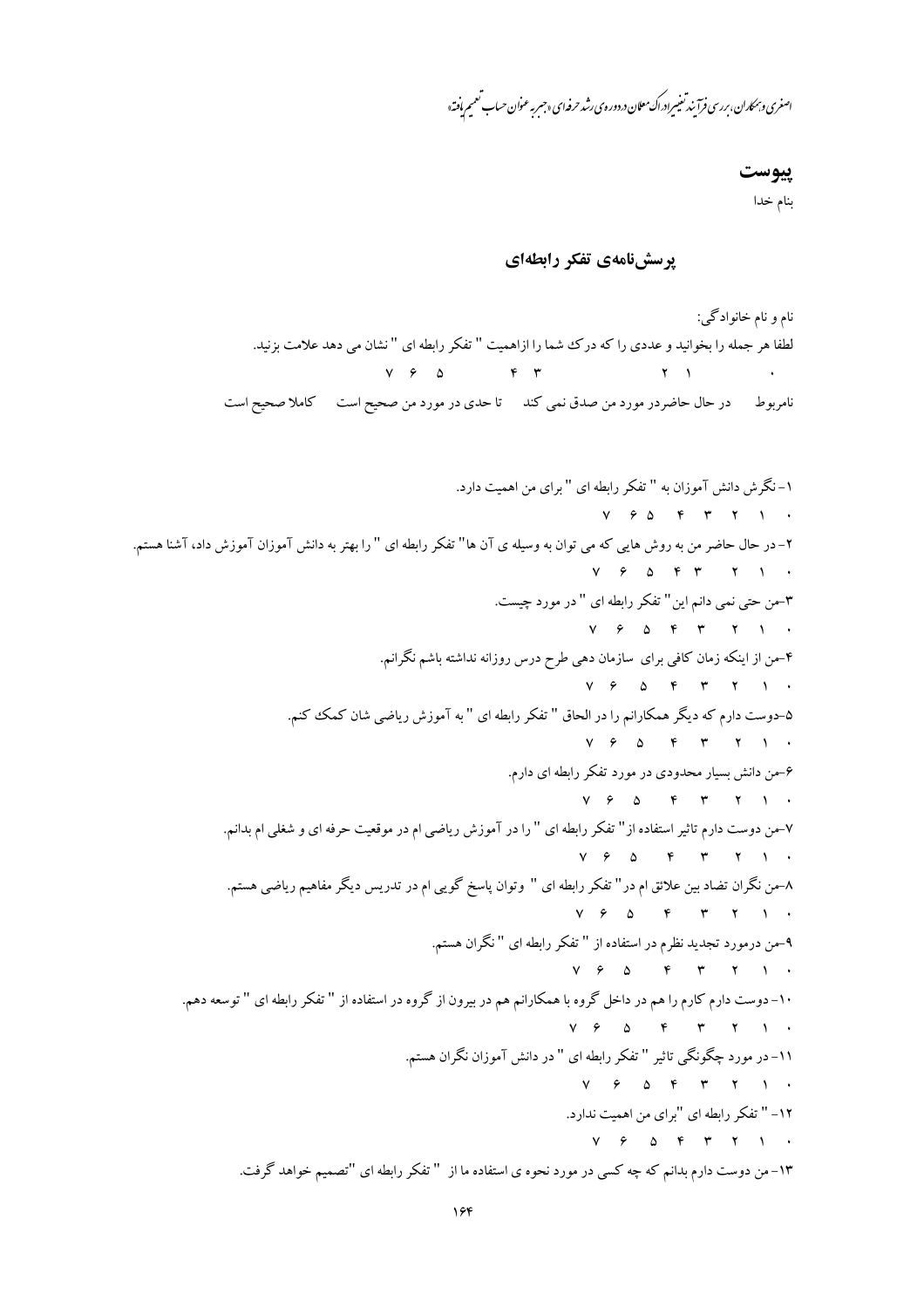$Y$   $9$   $0$   $9$   $1$   $1$   $1$ ۱۴- دوست دارم در مورد امکان استفاده از " تفکر رابطه ای "بحث کنم.  $V \quad \, \mathcal{P} \quad \, \Delta \quad \, \mathcal{P} \quad \, \mathcal{P} \qquad \, \mathcal{V} \qquad \, V \qquad \, V \qquad \, .$ ۱۵– دوست دارم بدانم اگر ما تصمیم بگیریم از " تفکر رابطه ای " استفاده کنیم چه منا بعی وجود دارد.  $Y$   $9$   $0$   $9$   $9$   $1$   $1$   $1$   $1$ ۱۶- من از ناتوانی ام در مدیریت همه آنچه که باید در " تفکر رابطه ای " تدریس شود نگران هستم.  $Y$   $\beta$   $\Delta$   $Y$   $Y$   $Y$   $Y$ ۱۷- دوست دارم بدانم برای تغییر تدریس و مدیریت من در کلاس چه حمایت هایی انجام می شود.  $Y$   $9$   $0$   $9$   $1$   $1$   $1$   $1$ ۱۸– دوست دارم دیگر هم کلاسی ها و یا اشخاص را با فرآیند تلفیق " تفکر رابطه ای " در آموزش ریاضی آشنا کنم.  $V$   $\theta$   $\Delta$   $\theta$   $\theta$   $\theta$   $\theta$   $\theta$ ۱۹– من در مورد ارزیابی تاثیرم روی دانش آموزان نگران هستم.  $Y$   $9$   $0$   $9$   $1$   $1$   $1$ ۲۰- دوست دارم در مورد رویکرد آموزشی به" تفکر رابطه ای " تجدید نظر کنم.  $V \quad \, \mathcal{P} \quad \, \Delta \quad \, \mathcal{P} \quad \, \mathcal{P} \qquad \, \mathcal{V} \qquad \, V \qquad \, V \qquad \, .$ ۲۱-من به طور کامل از عهده ی انجام دیگر کار ها بر می آیم.  $Y$   $\beta$   $\Delta$   $\gamma$   $\gamma$   $\gamma$   $\gamma$ ۲۲– دوست دارم تا استفاده مان از " تفکر رابطه ای "را بر اساس تجربیات مان از دانش آموزان اصلاح کنیم.  $V$   $9$   $0$   $8$   $8$   $9$   $1$   $1$   $1$ ۲۳–اگر چه در مورد" تفکر رابطه ای" چیزی نمی دانم،اما در مورد دیگر مسائل دوروبرم حساس هستم.  $V$   $9$   $0$   $8$   $9$   $9$   $1$   $1$   $1$ ۲۴–دوست دارم دانش آموزانم را در مورد نقش شان در آموزش" تفکر رابطه ای " تشویق و برانگیخته کنم.  $Y$   $9$   $0$   $9$   $1$   $1$   $1$   $1$ ۲۵– من درمورد اتلاف وقتم با کار با مسائل غیر علمی مربوط به " تفکر رابطه ای "نگران هستم.  $V$   $\theta$   $\Delta$   $\theta$   $\theta$   $\theta$   $\theta$   $\theta$ ۲۶- دوست دارم بدانم که آیا " تفکر رابطه ای "در آینده نزدیک مورد استفاده قرار خواهد گرفت.  $Y$   $9$   $0$   $9$   $9$   $1$   $1$   $1$   $1$ ۲۷– دوست دارم که تلاش هایم را با دیگران هماهنگ کنم تا تاثیر استفاده از " تفکر رابطه ای "را در آموزش ریاضی به حداکثر برسانم.  $Y$   $9$   $0$   $8$   $9$   $9$   $1$   $1$   $1$ ۲۸– دوست دارم اطلاعات بیشتری درمورد زمان و انرژی لازم برای معرفی " تفکر رابطه ای " در تدریس ریاضی ام بدانم.  $Y$   $9$   $0$   $Y$   $Y$   $Y$   $Y$ ۲۹- دوست دارم بدانم دیگر معلمان چگونه با" تفکر رابطه ای " کار می کنند.  $Y$   $\beta$   $\Delta$   $\beta$   $\gamma$   $\gamma$   $\gamma$   $\gamma$ ۳۰–در حال حاضرعلاقه ای به یادگیری " تفکر رابطه ای " و نحوه ی تدریس آن در آموزش ریاضی ندارم.  $Y$   $9$   $0$   $8$   $9$   $9$   $1$   $1$   $1$